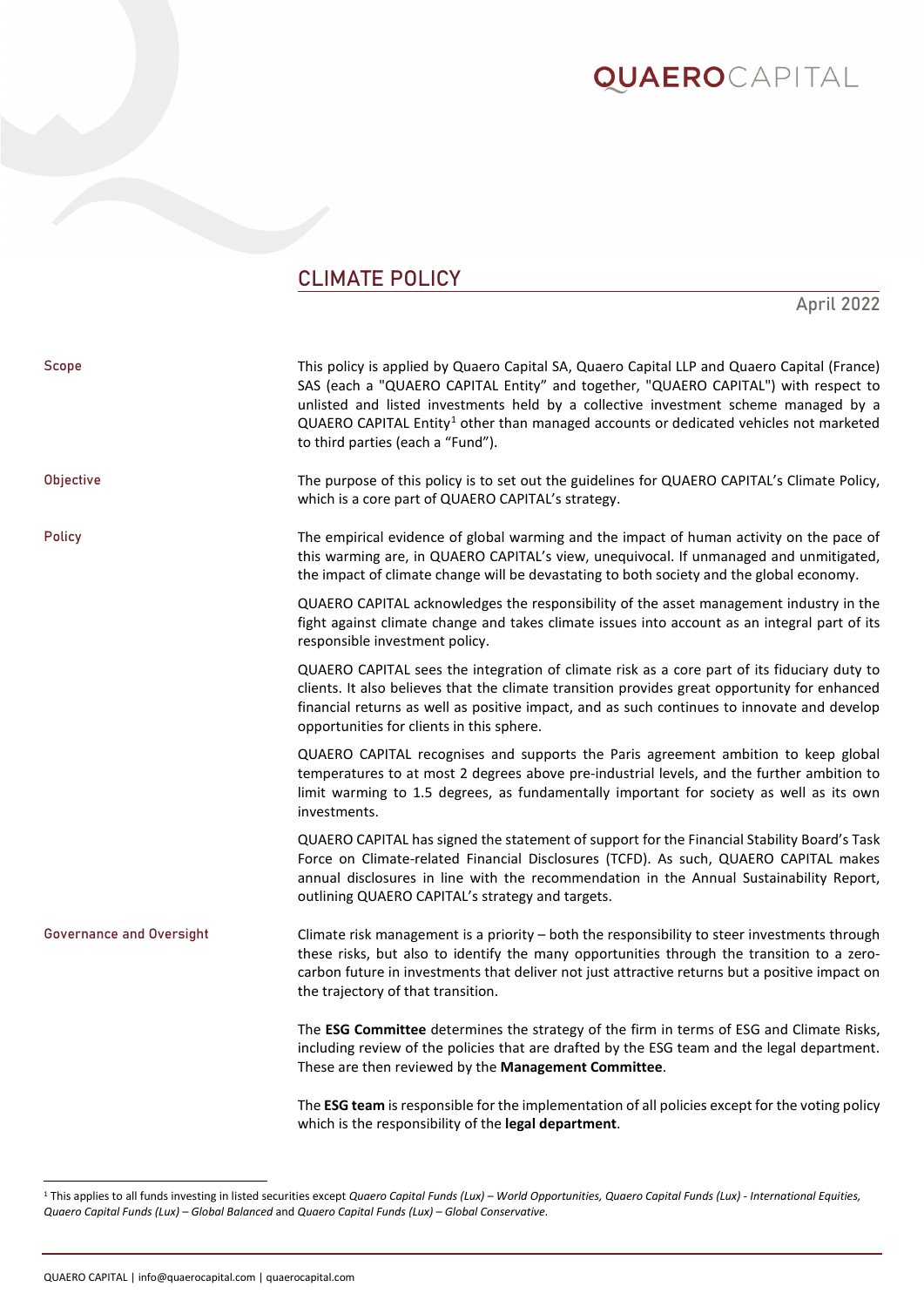### **QUAERO**capital

The **Board of Directors** includes in its responsibilities to oversee and monitor the delivery of the group's climate strategy, alongside progress on responsible investment.

#### Strategy **1. Develop and launch financial products which invest in companies and/or assets that are part of the solution to climate change**

The great transition required to address the risk of climate change creates both risks and opportunities across almost every industry and market. QUAERO CAPITAL identifies many attractive investment opportunities in assets exposed to these changes, companies that it believes are accelerating the energy transition through innovation and scaling of important technologies.

Currently, QUAERO CAPITAL manages

- Quaero Capital Funds (Lux) Accessible Clean Energy<sup>[2](#page-1-0)</sup>. The objective of the fund is to maximise total returns while contributing to decarbonisation by investing and taking an active role along the clean energy value chain
- Two private equity infrastructure funds with a significant focus on renewable energy assets
- Two real estate funds investing in French real estate that manage assets to minimise energy intensity through effective energy management and renovation

QUAERO CAPITAL aims to continue developing sustainable products in the future.

### **2. Perform climate-related exclusions**

QUAERO CAPITAL's intention is to have a policy to guide the investment teams of the firm to invest in and support listed companies that are making the important transition to renewable energy sources, and to exclude from the portfolios of funds<sup>[3](#page-1-1)</sup> the companies that are not.

QUAERO CAPITAL excludes investments in:

- Companies that make more than 20% of revenues from coal mining and/or coal thermal power generation
- Electricity production companies with coal-powered plants contributing >20% generation and whose carbon intensity is not in line with the objectives of the Paris Agreement (unless there are credible commitments to reduce emission intensity by 2035)

#### **Model used**

The Exclusion list is aggregated using the Global Coal Exit List from Urgewald<sup>[4](#page-1-2)</sup> and The Transition Pathway Initiative (TPI) Tool<sup>[5](#page-1-3)</sup>.

QUAERO CAPITAL follows the Paris-compliant trajectory for the power sector's carbon intensity as determined by the International Energy Agency (IEA) in its biennial Energy Technology Perspectives report. This modelling is used to translate emissions targets made at the international level into sectoral benchmarks, against which the performance of individual companies is compared. This framework is known as the Sectoral Decarbonisation Approach.

<span id="page-1-0"></span><sup>&</sup>lt;sup>2</sup> The objective of *Quaero Capital Funds (Lux) - Accessible Clean Energy* fund is to maximise total returns while contributing to decarbonisation by investing and taking an active role along the clean energy value chain. This includes a wide variety of companies including those involved in clean energy technology development and production (including solar, wind, bioenergy, hydraulic, geothermal energy), renewable energy transmission and distribution, smart grid management, energy storage technologies including hydrogen and batteries, carbon capture and renewable energy services, raw materials used in the clean energy value chain and energy efficiency products, systems and processes. The fund provides access to a large and diverse set of industries via an active, long-only listed equities strategy offering daily liquidity. The fund is categorized as an SFDR Article 9 Product.

<span id="page-1-1"></span><sup>3</sup> This applies to all funds investing in listed securities except *Quaero Capital Funds (Lux) – World Opportunities, Quaero Capital Funds (Lux) - International Equities, Quaero Capital Funds (Lux) – Global Balanced* and *Quaero Capital Funds (Lux) – Global Conservative*.

<span id="page-1-2"></span><sup>4</sup> https://coalexit.org/

<span id="page-1-3"></span><sup>5</sup> https://www.transitionpathwayinitiative.org/sectors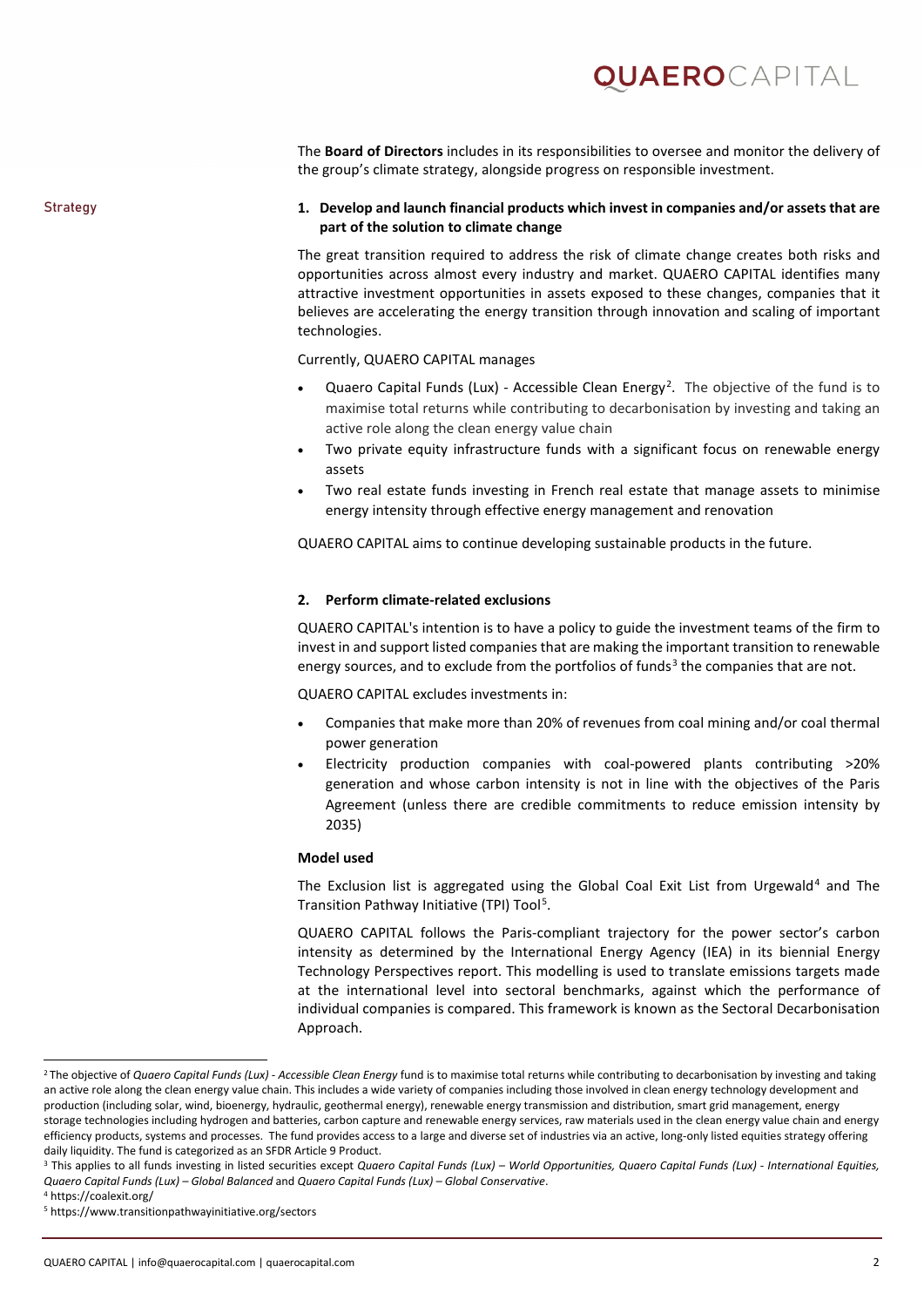# **UAERO**capital

#### **Exceptions**

QUAERO CAPITAL also recognises the importance of encouraging companies to reduce their dependence on coal-powered energy and to invest in renewable power sources, aligning their activities with the objectives of the Paris Agreement over time. Different countries are expected to contribute at different paces to the objectives of the Paris Agreement, reflecting the diversity of their economic status.

QUAERO CAPITAL therefore removes power generators from its Exclusion list if they have made credible commitments to reduce carbon intensity to a level consistent with the IEA's Paris-compliant trajectory by 2035. The evaluation is both a quantitative and qualitative assessment, reviewing planned disposals and capex plans. Consideration for removal from the Exclusion list must be agreed by the ESG Committee quarterly.

#### **Private Equity Infrastructure**

QUAERO CAPITAL Private Equity Infrastructure team ensures that the funds they manage do not invest and/or finance:

- coal-fired power stations,
- coal mines intended for thermal use (production of electricity), or
- diversified assets,

unless those investments meet the following criteria:

- *for electricity production plants and heating networks:* coal represents less than 20% of the total production mix, or the emissions factor of power or heat production is lower than 500 gCO2e/kWh (the global average of power production emissions factor). This limit can be higher as long as a business plan is agreed to achieve such target within a reasonable timeframe,
- *for conglomerates:* the turnover of the activity related to coal (extraction, processing, etc.) must be 10% lower than the total turnover of the asset.

#### **3. Integrate climate risk in ESG analysis and investment process**

For QUAERO CAPITAL funds<sup>[6](#page-2-0)</sup>, the integration of ESG analysis has contributed to the careful management of climate risks.

Material physical and transition climate risks are evaluated through QUAERO CAPITAL bottom up ESG analysis performed by the ESG team, alongside third party ESG data and ratings.

Both acute and chronic **physical risks** are evaluated with the assistance of IPCC Scenarios, desk-top research as well as discussions directly with the company management.

**Transition risk** is considered a greater risk than physical risk for QUAERO CAPITAL's investments, therefore significant time is spent understanding the scale of these type of risks. The results of this research are integrated in the analysis from the ESG team and taken into account in each investment decision where these factors are considered material.

Resources used for this analysis include CDP reports, company sustainability reports, and PRI reports including reports such as the 'Inevitable Policy Response', identifying areas of potential future regulatory change.

### **4. Engage with companies we invest in to address climate risks and report in line with TCFD recommendations**

Investors have a significant role to play in the carbon transition and QUAERO CAPITAL takes this role seriously. QUAERO CAPITAL believes that engaging and voting on climate risk and policy enhances the value of clients' assets.

<span id="page-2-0"></span><sup>6</sup> This applies to all funds investing in listed securities except *Quaero Capital Funds (Lux) – World Opportunities, Quaero Capital Funds (Lux) - International Equities, Quaero Capital Funds (Lux) – Global Balanced* and *Quaero Capital Funds (Lux) – Global Conservative* which are sub-managed by asset managers outside of the QUAERO CAPITAL Group.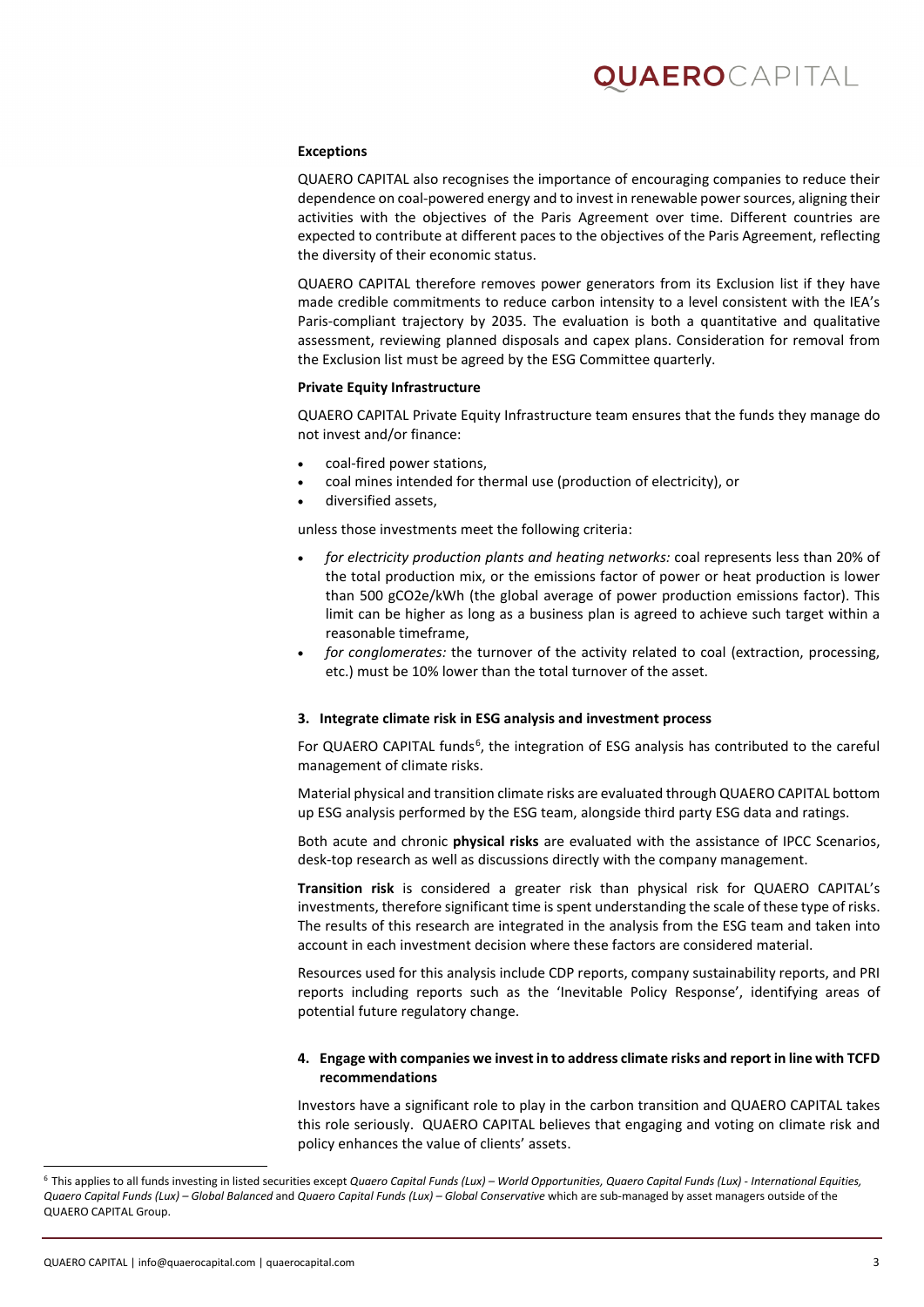### QUAEROCAPITAL

In 2019, QUAERO CAPITAL became signatory to CDP (formerly Carbon Disclosure Project), an organisation which requests a full and thorough response from public companies on climate strategy using TCFD recommendations.

QUAERO CAPITAL is also signatory to the Institutional Investors Group for Climate Change (IIGCC) to support the lobbying of companies and governments to better address the risks of climate change.

### **Small Cap**

QUAERO CAPITAL is particularly well positioned to exercise a significant influence on companies that are held in its Small Cap funds due to its large positions and long-term time horizons. The Small Cap team is especially focused on engagement, both through the CDP disclosure campaigns and directly with companies. The team encourages the implementation of proactive and ambitious environmental strategies and continues to look for other organisations and platforms through which to engage with companies.

#### **Process**

QUAERO CAPITAL applies a TCFD-centred proxy voting policy that reflects a commitment to mitigating the risks and impacts of climate-related issues.

### **5. Report on portfolio's environmental footprint and impact for selected strategies[7](#page-3-0) and when possible**

A quarterly carbon footprint evaluation helps the ESG team monitor how well aligned portfolios with the objectives of the Paris Agreement. QUAERO CAPITAL believes the transparency is important for asset owners to consider in their own climate impact decisions.

QUAERO CAPITAL Annual Sustainability Report and monthly factsheets on selected funds include weighted average carbon intensity (WACI) in line with TCFD disclosure guidance.

For *QCF (Lux) – Accessible Clean Energy* which invests in companies in the clean energy value chain, impact metrics are reported. These metrics include annual supply of renewable energy and % of revenue aligned with climate change mitigation.

For QCF (Lux) – Infrastructure Securities, a commitment has been made to maintain a carbon intensity below that of the universe, ensuring the investment process favours company best managing climate risks.

### **6. Plan to achieve QUAERO CAPITAL operational carbon neutrality**

The material physical and transition risks QUAERO CAPITAL faces relate to its investments.

Indeed:

- In terms of location, the cities when QUAERO CAPITAL has offices are not subject to material physical or transition risks related to climate change
- As a service company, QUAERO CAPITAL has very limited operational risk related to climate change

However, the group does believe that its own operational footprint is important; that every business and individual have a responsibility to reduce their own footprint no matter the size.

The ESG team has undertaken an extensive annual process of mapping QUAERO CAPITAL principal carbon emissions in line with GHG protocols since 2019. This includes:

- Scope 2 emissions electricity use in offices
- Scope 3 emissions business travel and employee commutes

<span id="page-3-0"></span><sup>7</sup> This applies to all funds investing in listed securities except *Quaero Capital Funds (Lux) – World Opportunities, Quaero Capital Funds (Lux) - International Equities, Quaero Capital Funds (Lux) – Global Balanced* and *Quaero Capital Funds (Lux) – Global conservative* which are sub-managed by asset managers outside of the QUAERO CAPITAL Group.